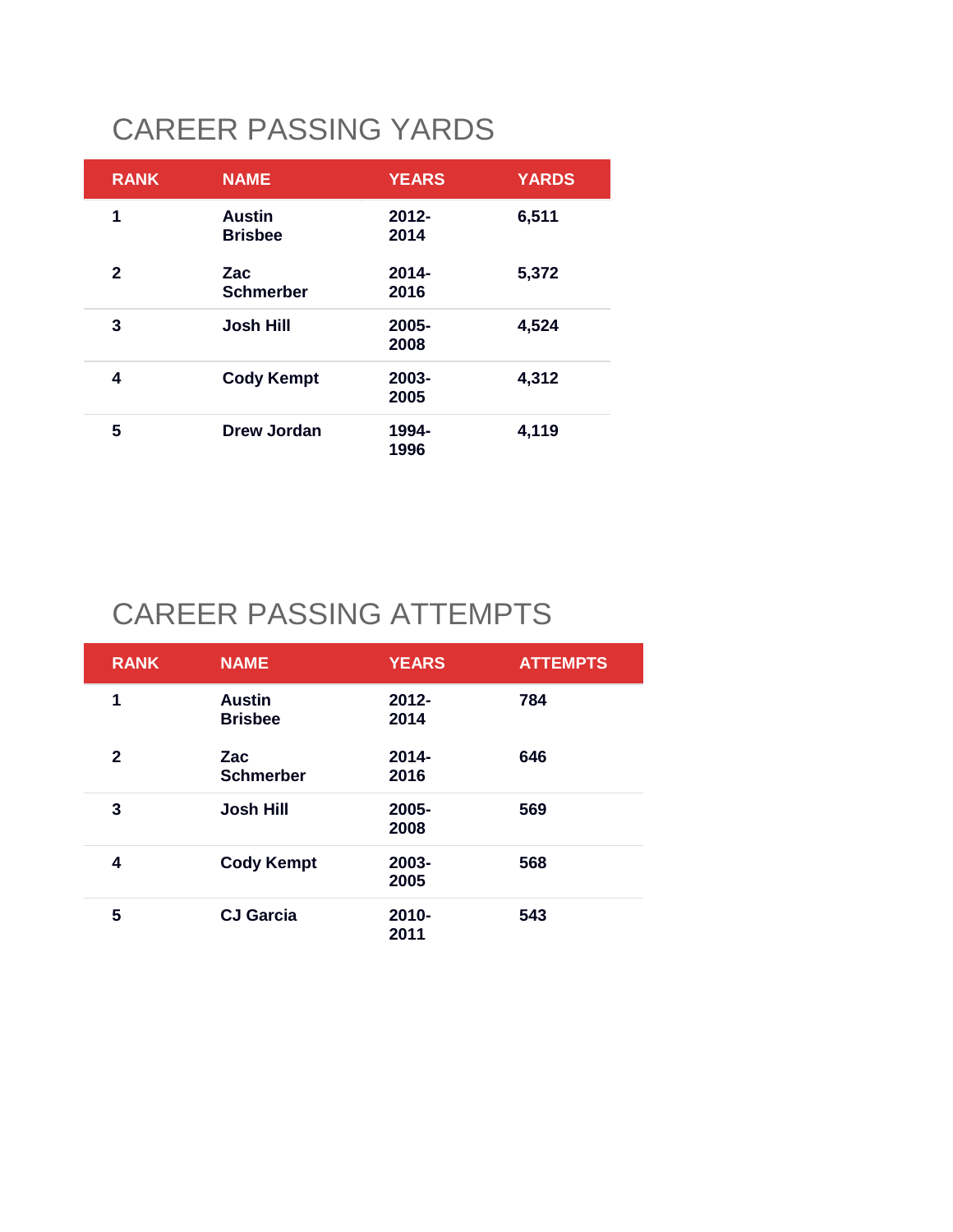# CAREER PASSING COMPLETION PERCENTAGE

| <b>RANK</b>  | <b>NAME</b>                     | <b>YEARS</b>     | <b>PERCENTAGE</b> |
|--------------|---------------------------------|------------------|-------------------|
| 1            | Zac<br><b>Schmerber</b>         | $2014 -$<br>2016 | 66.0%             |
| $\mathbf{2}$ | <b>Austin</b><br><b>Brisbee</b> | $2012 -$<br>2014 | 59.9%             |
| 3            | <b>Josh Hill</b>                | 2005-<br>2008    | 58.3%             |
| 4            | <b>CJ Garcia</b>                | 2009-<br>2011    | 56.1%             |
| 5            | <b>Phil Belding</b>             | 2009             | 55.0%             |

## SINGLE SEASON TOUCHDOWN PASSES

| <b>RANK</b> | <b>NAME</b>                                          | <b>YEARS</b> | TD's     |
|-------------|------------------------------------------------------|--------------|----------|
| 1           | <b>Austin</b><br><b>Brisbee</b>                      | 2014         | 39       |
| 2           | Zac<br><b>Schmerber</b>                              | 2015         | 31       |
| 3           | <b>Drew</b><br>Jordan                                | 1996         | 24       |
| 4           | <b>Cody Kempt</b><br><b>Austin</b><br><b>Brisbee</b> | 2005<br>2013 | 23<br>23 |

#### SINGLE GAME PASSING YARDS

| <b>RANK</b> | <b>NAME</b>   | <b>GAME &amp;</b><br><b>SEASON</b> | <b>YARDS</b> |
|-------------|---------------|------------------------------------|--------------|
| и           | <b>Austin</b> | Lakeridge,                         | 569          |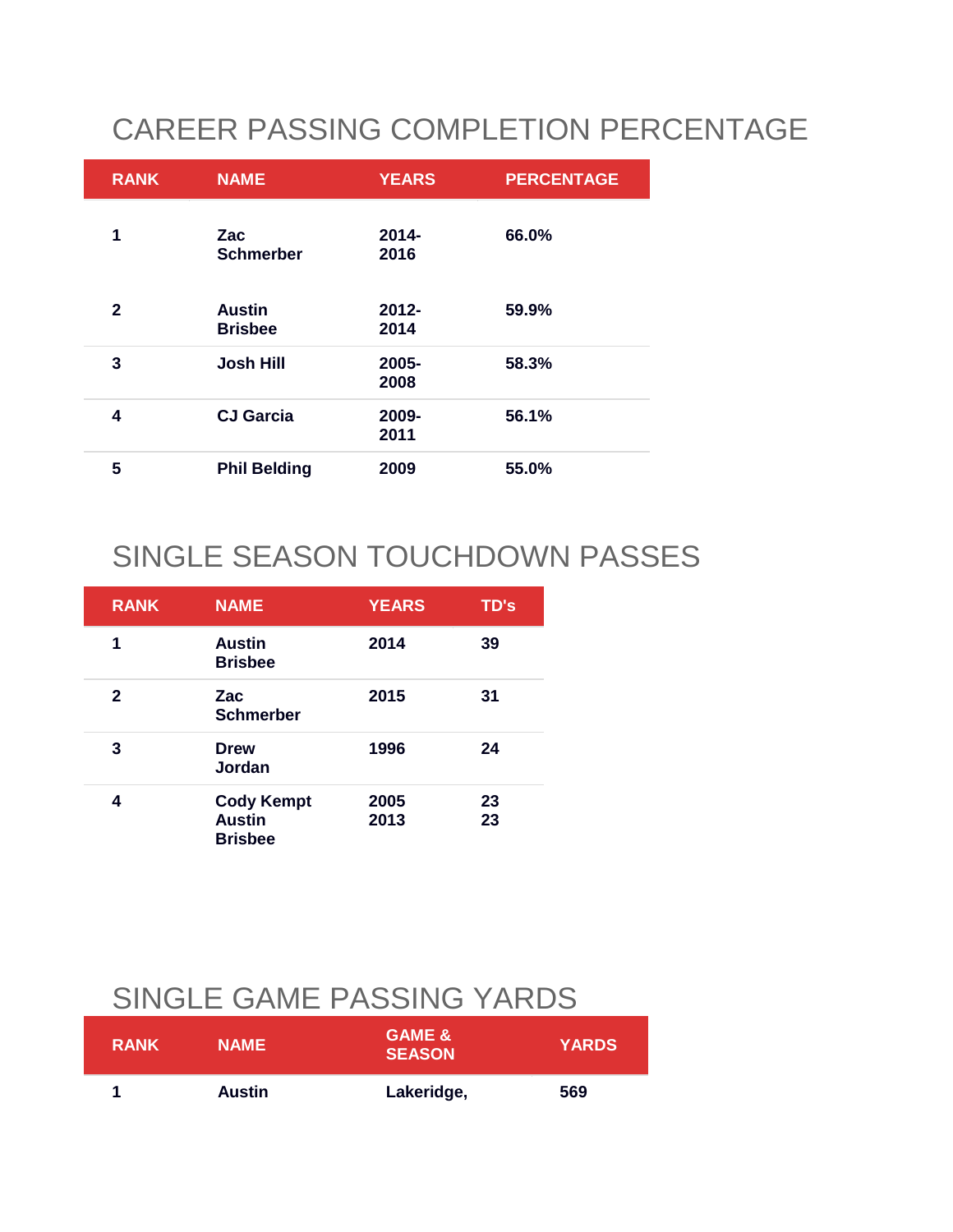| <b>RANK</b>  | <b>NAME</b>                     | <b>GAME &amp;</b><br><b>SEASON</b> | <b>YARDS</b> |
|--------------|---------------------------------|------------------------------------|--------------|
|              | <b>Brisbee</b>                  | 2014                               |              |
| $\mathbf{2}$ | <b>Austin</b><br><b>Brisbee</b> | Beaverton,<br>2014                 | 508          |
| 3            | <b>Zac</b><br><b>Schmerber</b>  | Century, 2016                      | 454          |
| 4            | Zac<br><b>Schmerber</b>         | Beaverton,<br>2015                 | 451          |
| 5            | Drew Jordan                     | <b>Jesuit, 1996</b>                | 435          |

#### CAREER TOUCHDOWN PASSES

| <b>RANK</b>  | <b>NAME</b>                     | <b>YEARS</b>     | <b>TD's</b> |
|--------------|---------------------------------|------------------|-------------|
| 1            | <b>Austin</b><br><b>Brisbee</b> | $2012 -$<br>2014 | 63          |
| $\mathbf{2}$ | Zac<br><b>Schmerber</b>         | $2014 -$<br>2016 | 53          |
| 3            | Drew Jordan                     | 1994-<br>1996    | 44          |
| 4            | <b>Josh Hill</b>                | 2005-<br>2008    | 43          |
| 5            | <b>Cody Kempt</b>               | 2003-<br>2005    | 41          |

# CAREER PASSING COMPLETIONS

| <b>RANK</b> | <b>NAME</b>              | <b>YEARS</b>     | <b>COMPLETIONS</b> |
|-------------|--------------------------|------------------|--------------------|
|             | Austin<br><b>Brisbee</b> | $2012 -$<br>2013 | 470                |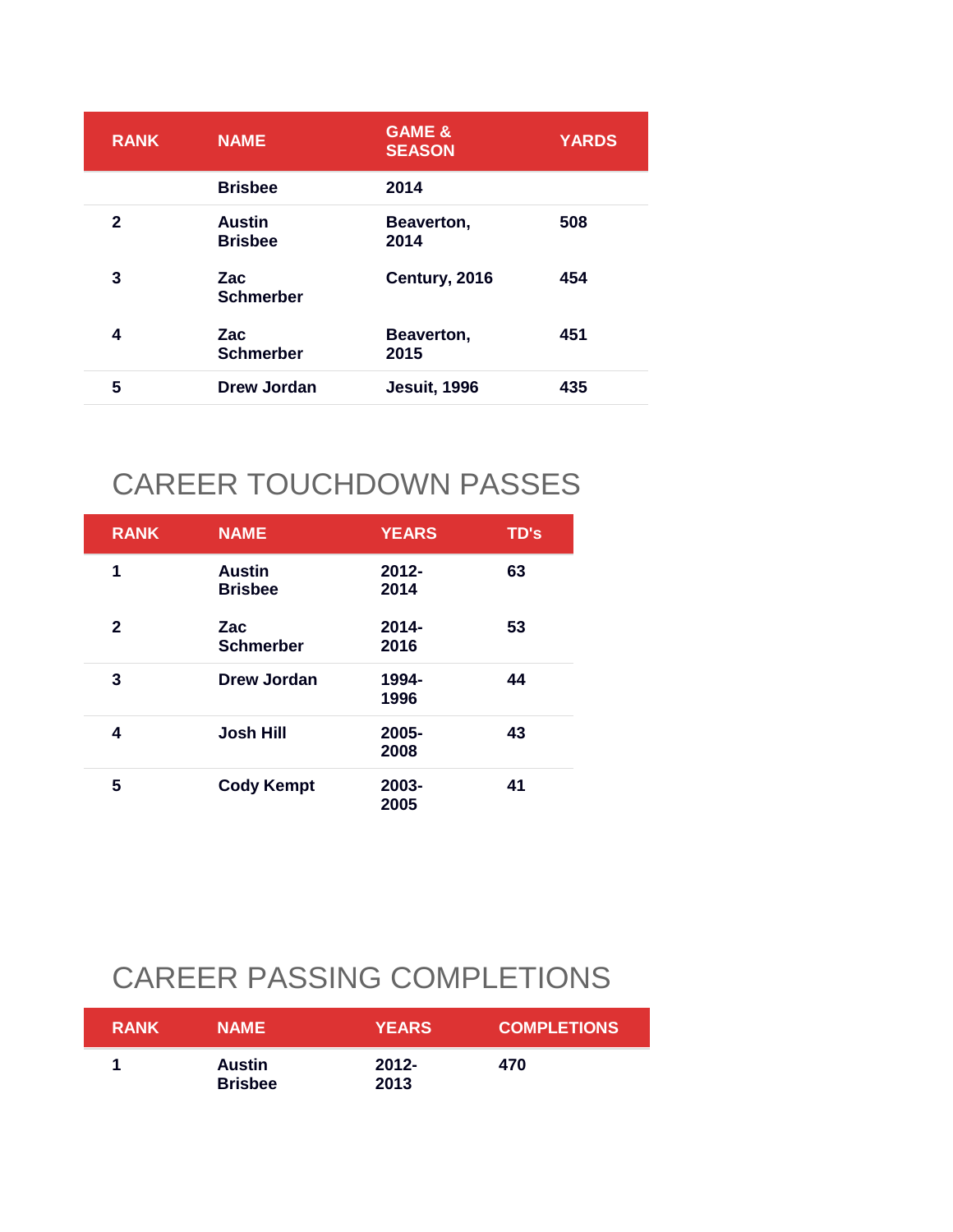| <b>RANK</b>  | <b>NAME</b>             | <b>YEARS</b>     | <b>COMPLETIONS</b> |
|--------------|-------------------------|------------------|--------------------|
| $\mathbf{2}$ | Zac<br><b>Schmerber</b> | $2014 -$<br>2016 | 427                |
| 3            | <b>Josh Hill</b>        | 2005-<br>2008    | 332                |
| 4            | <b>CJ</b> Garcia        | 2010-<br>2011    | 305                |
| 5            | <b>Cody Kempt</b>       | 2003-<br>2005    | 296                |
|              |                         |                  |                    |

## SINGLE SEASON PASSING YARDS

| <b>RANK</b>  | <b>NAME</b>                     | <b>YEARS</b> | <b>YARDS</b> |
|--------------|---------------------------------|--------------|--------------|
| 1            | <b>Austin</b><br><b>Brisbee</b> | 2014         | 3,595        |
| $\mathbf{2}$ | Zac<br><b>Schmerber</b>         | 2015         | 3,285        |
| 3            | <b>Austin</b><br><b>Brisbee</b> | 2013         | 2,784        |
| 4            | Drew Jordan                     | 1996         | 2,585        |
| 5            | Zac<br><b>Schmerber</b>         | 2016         | 2,031        |

## SINGLE SEASON PASSING ATTEMPTS

| <b>RANK</b> | <b>NAME</b>                     | <b>YEARS</b> | <b>ATTEMPTS</b> |
|-------------|---------------------------------|--------------|-----------------|
|             | <b>Austin</b><br><b>Brisbee</b> | 2013         | 393             |
| 2           | <b>Austin</b>                   | 2014         | 378             |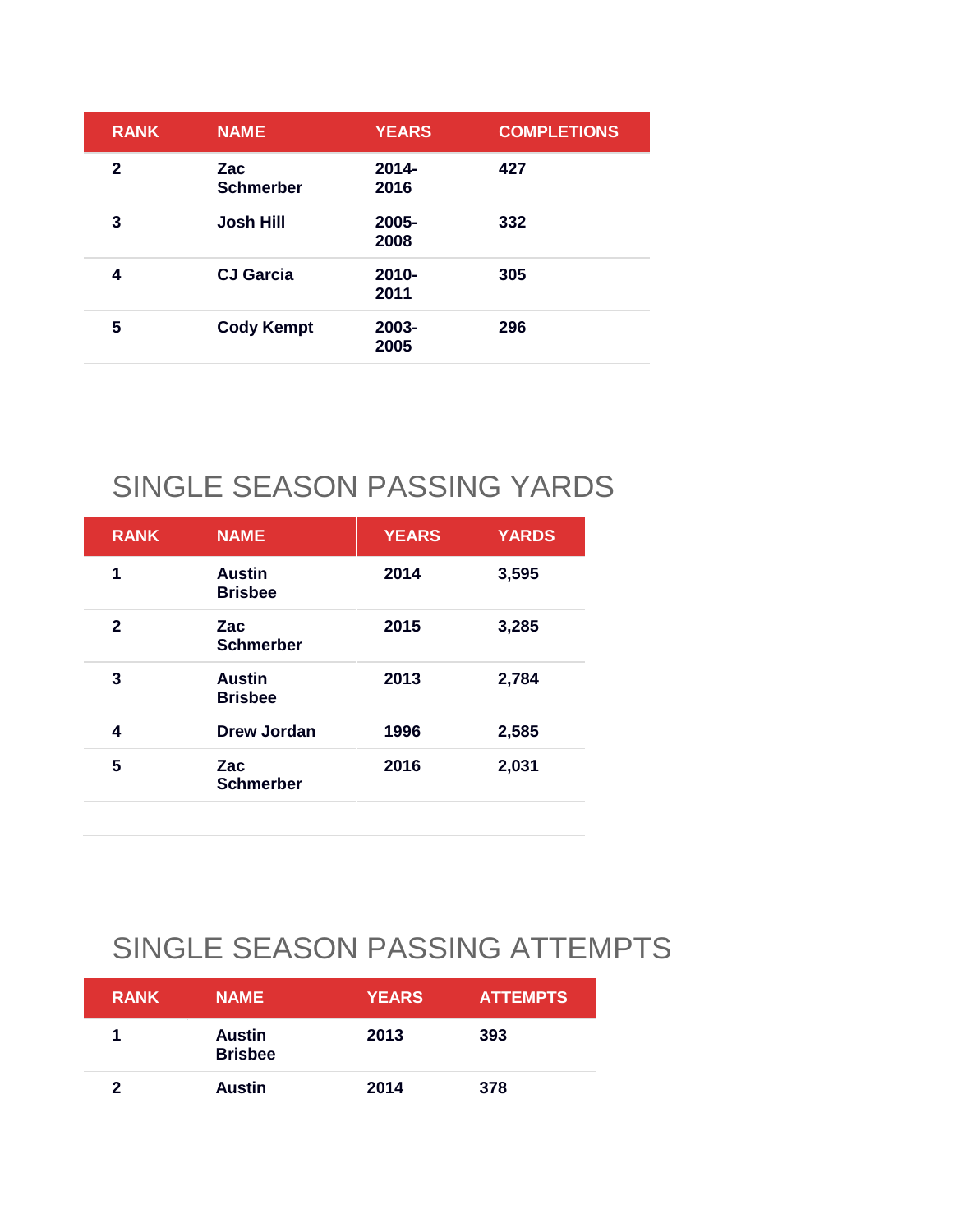| <b>RANK</b> | <b>NAME</b>                                      | <b>YEARS</b> | <b>ATTEMPTS</b> |
|-------------|--------------------------------------------------|--------------|-----------------|
| 3           | <b>Brisbee</b><br><b>Zac</b><br><b>Schmerber</b> | 2015         | 369             |
| 4           | <b>CJ Garcia</b>                                 | 2011         | 331             |
| 5           | <b>Drew</b><br>Jordan                            | 1996         | 272             |

## SINGLE SEASON PASSING COMPLETIONS

| <b>RANK</b>  | <b>NAME</b>                     | <b>YEARS</b> | <b>COMPLETIONS</b> |
|--------------|---------------------------------|--------------|--------------------|
| 1            | <b>Zac</b><br><b>Schmerber</b>  | 2015         | 262                |
| $\mathbf{2}$ | <b>Austin</b><br><b>Brisbee</b> | 2014         | 246                |
| 3            | <b>Austin</b><br><b>Brisbee</b> | 2013         | 215                |
| 4            | <b>CJ Garcia</b>                | 2011         | 174                |
| 5            | <b>Zac</b><br><b>Schmerber</b>  | 2016         | 158                |

## SINGLE GAME PASSING TOUCHDOWNS

| <b>RANK</b> | <b>NAME</b>           | <b>GAME &amp;</b><br><b>SEASON</b>  | TD's |
|-------------|-----------------------|-------------------------------------|------|
| 1           | Zac Schmerber         | Century, 2016                       | 6    |
|             | <b>Austin Brisbee</b> | Beaverton, 2014                     | 6    |
|             | Drew Jordan           | Hillsboro, 1996                     | 6    |
|             | <b>Cody Kempt</b>     | Hillsboro, 2005                     | 6    |
| 5           | <b>Austin Brisbee</b> | Lakeridge, 2014                     | 5    |
|             | <b>Austin Brisbee</b> | Glencoe, 2014                       | 5    |
|             | Drew Jordan           | <b>Jesuit, 1996</b>                 | 5    |
|             | Drew Jordan           | <b>Dallas, 1996</b>                 | 5    |
|             | Zac Schmerber         | Century, 2015                       | 5    |
|             | Zac Schmerber         | <b>Sunset, 2015</b><br>Lake Oswego, | 5    |
|             | Zac Schmerber         | 2015                                | 5    |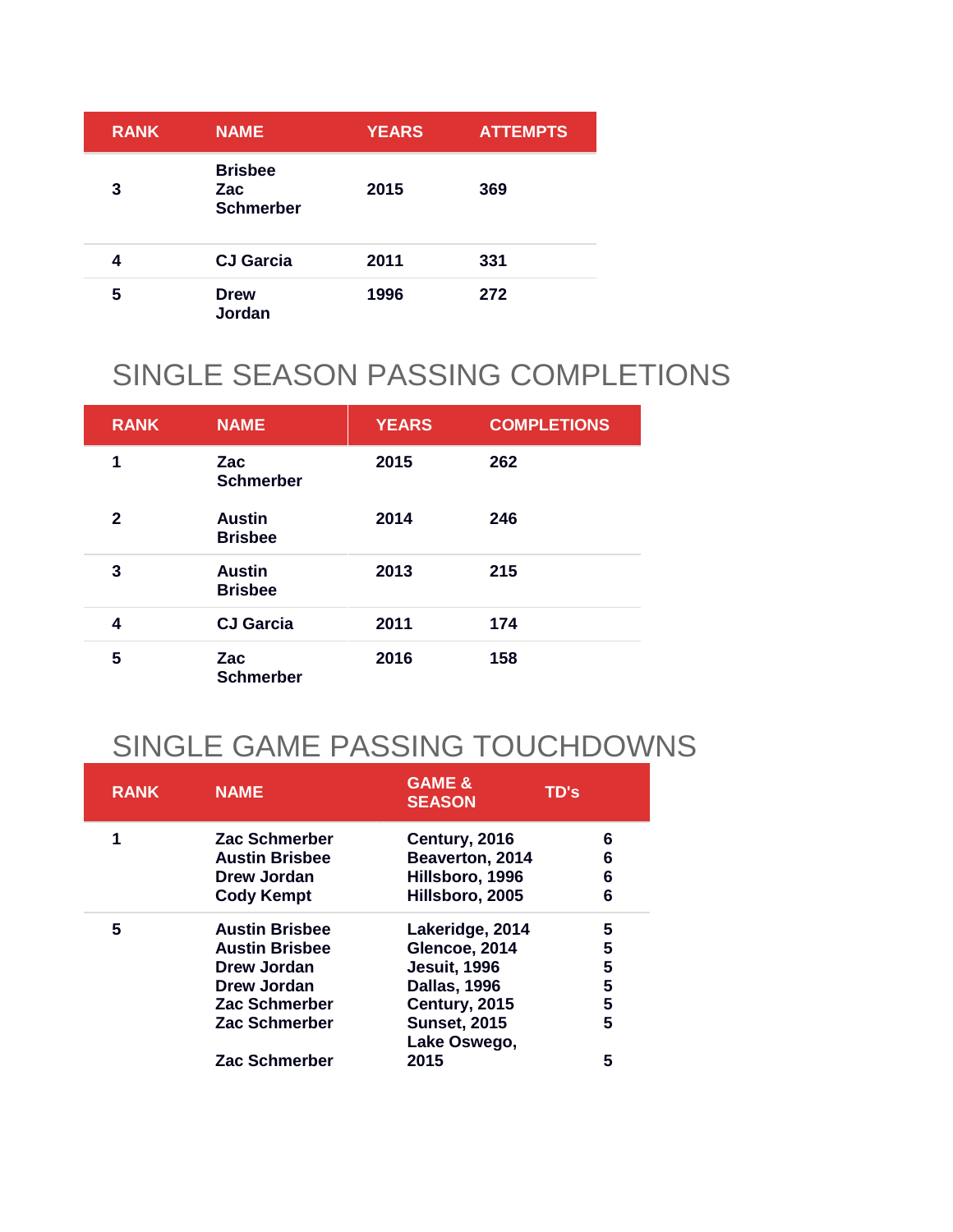# SINGLE SEASON RUSHING TOUCHDOWNS

| <b>RANK</b> | <b>NAME</b>                      | <b>YEARS</b> | <b>YARDS</b> |
|-------------|----------------------------------|--------------|--------------|
| 1           | <b>Trevor Bovero</b>             | 2014         | 22           |
| 2           | <b>Stephen</b><br><b>Clayton</b> | 1998         | 19           |
| 3           | <b>Kaale Papas</b>               | 2007         | 16           |
| 4           | Julius Rucker                    | 2012         | 14           |
| 5           | <b>Jon Gibson</b>                | 2002         | 13           |

## CAREER RUSHING YARDS

| <b>RANK</b>  | <b>NAME</b>                      | <b>YEARS</b>     | <b>YARDS</b> |
|--------------|----------------------------------|------------------|--------------|
| 1            | <b>Stephen</b><br><b>Clayton</b> | 1997-<br>1999    | 2,468        |
| $\mathbf{2}$ | <b>Jordan Bacon</b>              | 2009-<br>2011    | 2,061        |
| 3            | <b>David Aguilar</b>             | 2007-<br>2008    | 2,047        |
| 4            | <b>Trevor Bovero</b>             | $2013 -$<br>2014 | 1,887        |
| 5            | <b>Kaale Papas</b>               | 2005-<br>2007    | 1,618        |

#### CAREER RUSHING ATTEMPTS

| <b>RANK</b> | <b>NAME</b>                      | <b>YEARS</b>     | <b>ATTEMPTS</b> |
|-------------|----------------------------------|------------------|-----------------|
| 1           | <b>Stephen</b><br><b>Clayton</b> | 1997-<br>1999    | 409             |
| 2           | <b>Josh Hill</b>                 | 2005-<br>2008    | 358             |
| 3           | <b>Jordan Bacon</b>              | 2009-<br>2011    | 340             |
| 4           | <b>Trevor Bovero</b>             | $2013 -$<br>2014 | 314             |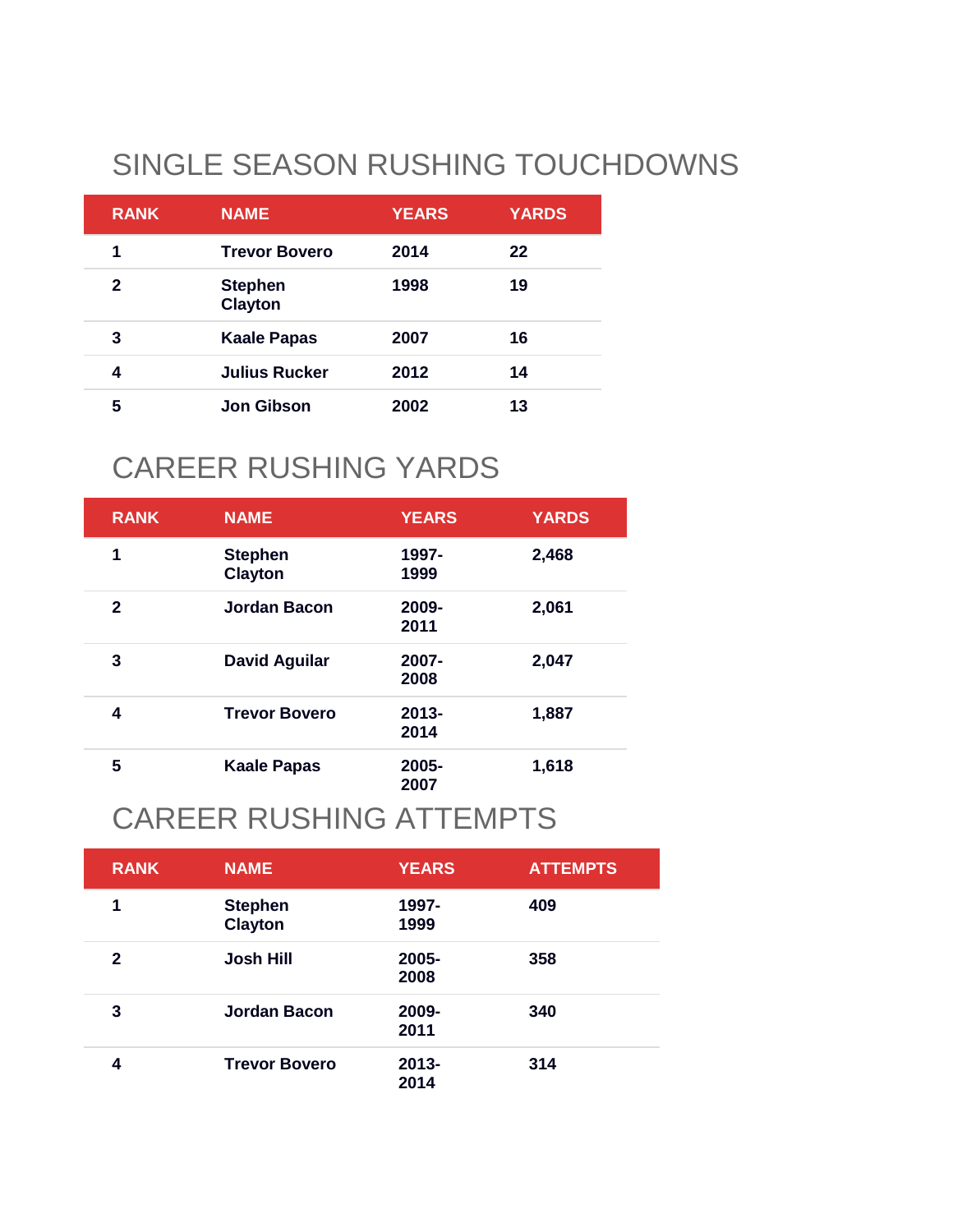| <b>RANK</b> | <b>NAME</b>        | <b>YEARS</b>     | <b>ATTEMPTS</b> |
|-------------|--------------------|------------------|-----------------|
| 5           | <b>Kaale Papas</b> | $2005 -$<br>2007 | 298             |

#### CAREER RUSHING AVG YARDS PER CARRY

| <b>RANK</b>  | <b>NAME</b>                      | <b>YEARS</b>     | <b>YARDS PER</b><br><b>CARRY</b> |
|--------------|----------------------------------|------------------|----------------------------------|
| 1            | <b>David Aguilar</b>             | $2007 -$<br>2008 | 7.3                              |
| $\mathbf{2}$ | <b>Ryan Gibson</b>               | 1996             | 7.3                              |
| 3            | <b>Stephen</b><br><b>Clayton</b> | 1997-<br>1999    | 7.0                              |
| 4            | <b>Colin Forman</b>              | 2008-<br>2009    | 6.9                              |
|              | <b>Jason Rucker</b>              | 2015-<br>2016    | 6.9                              |

## CAREER RUSHING TOUCHDOWNS

| <b>RANK</b>  | <b>NAME</b>                      | <b>YEARS</b>     | <b>TD's</b> |
|--------------|----------------------------------|------------------|-------------|
| 1            | <b>Stephen</b><br><b>Clayton</b> | 1997-<br>1999    | 33          |
| $\mathbf{2}$ | <b>Trevor Bovero</b>             | $2013 -$<br>2014 | 33          |
| 3            | <b>Kaale Papas</b>               | 2005-<br>2007    | 22          |
| 4            | <b>Chris Fruge</b>               | 1998-<br>1999    | 19          |
| 5            | <b>Jason Ogata</b>               | 2002-<br>2004    | 18          |

#### SINGLE SEASON RUSHING YARDS

| <b>RANK</b> | <b>NAME</b> | <b>YEARS</b> | <b>YARDS</b> |
|-------------|-------------|--------------|--------------|
|-------------|-------------|--------------|--------------|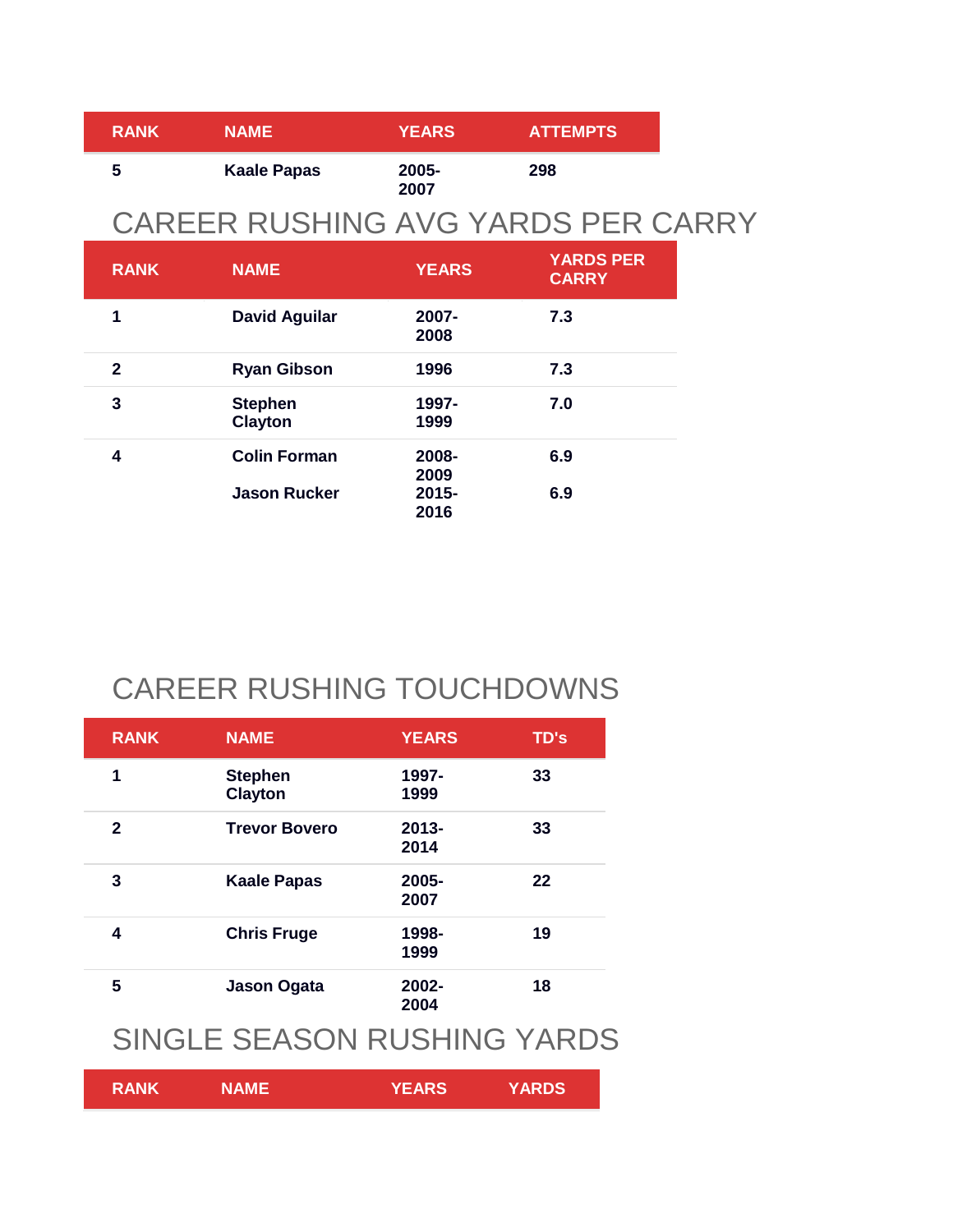| <b>RANK</b> | <b>NAME</b>                      | <b>YEARS</b> | <b>YARDS</b> |
|-------------|----------------------------------|--------------|--------------|
| 1           | <b>David Aguilar</b>             | 2008         | 1,304        |
| 2           | <b>Trevor Bovero</b>             | 2014         | 1,277        |
| 3           | <b>Stephen</b><br><b>Clayton</b> | 1998         | 1,266        |
| 4           | Jordan Bacon                     | 2011         | 1,147        |
| 5           | <b>Julius Rucker</b>             | 2012         | 1,027        |

#### SINGLE GAME RUSHING RECORDS

| <b>RANK</b> | <b>NAME</b>                      | <b>YEARS</b>            | <b>YARDS</b> |
|-------------|----------------------------------|-------------------------|--------------|
| 1           | <b>Stephen</b><br><b>Clayton</b> | vs. Century, 1997       | 256          |
| 2           | <b>Trevor Bovero</b>             | vs. Southridge,<br>2014 | 241          |
| 3           | <b>Trevor Bovero</b>             | <b>vs. Sunset, 2014</b> | 219          |
| 4           | <b>Julius Rucker</b>             | vs. Sprague, 2012       | 204          |
| 5           | Jordan Bacon                     | <b>vs. Sunset, 2011</b> | 203          |

## SINGLE GAME RUSHING TOUCHDOWNS

| <b>RANK</b> | <b>NAME</b>                        | <b>YEARS</b>            | TD's |
|-------------|------------------------------------|-------------------------|------|
| 1           | <b>Ryan Gibson</b>                 | <b>vs. Sunset, 1996</b> | 4    |
|             | <b>Trevor Bovero</b>               | vs. Lakeridge,<br>2014  | 4    |
|             | <b>Stephen Clayton</b>             | vs. Glencoe,<br>1998    | 4    |
|             | Jason Ogata                        | vs. Century, 2004       | 4    |
|             | <b>Donovan</b><br><b>Baldocchi</b> | vs. McNary, 2015        | 4    |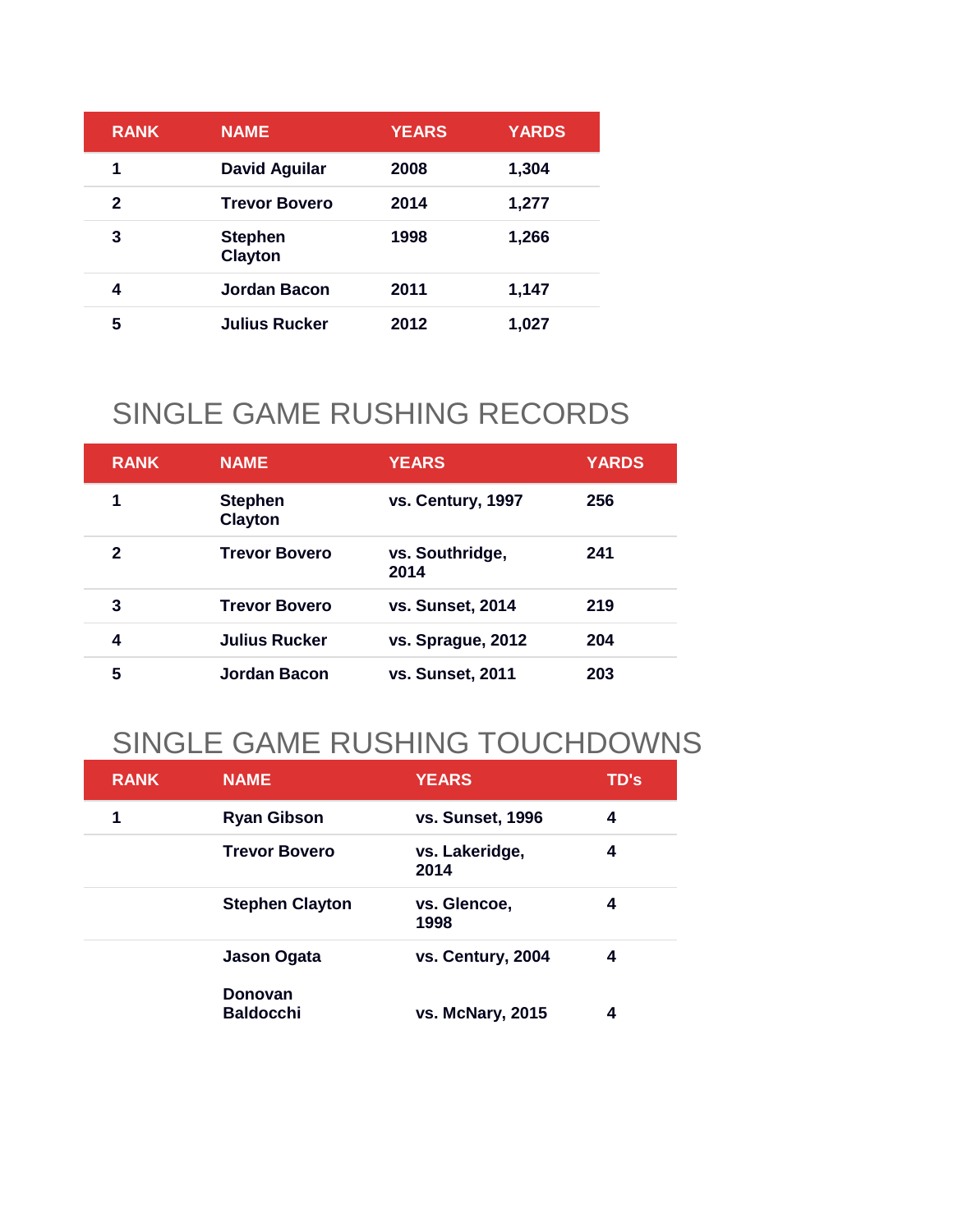# CAREER RECEIVING YARDS

| <b>RANK</b>  | <b>NAME</b>          | <b>YEARS</b>     | <b>YARDS</b> |
|--------------|----------------------|------------------|--------------|
|              |                      |                  |              |
| 1            | <b>Mason Elliott</b> | $2014 -$<br>2016 | 2,510        |
| $\mathbf{2}$ | <b>Samori Toure</b>  | $2014 -$<br>2015 | 2,141        |
| 3            | lan Myers            | $2012 -$<br>2014 | 1,356        |
| 4            | <b>Ryan Potter</b>   | 1996             | 1,343        |
| 5            | <b>Payton Brooks</b> | 2003-<br>2005    | 1,327        |

## CAREER TOUCHDOWN RECEPTIONS

| <b>RANK</b>  | <b>NAME</b>          | <b>YEARS</b>     | TD's |
|--------------|----------------------|------------------|------|
| 1            | <b>Mason Elliott</b> | $2014 -$<br>2016 | 33   |
| $\mathbf{2}$ | <b>Samori Toure</b>  | $2014 -$<br>2015 | 26   |
| 3            | lan Myers            | $2012 -$<br>2013 | 18   |
| 4            | <b>Payton Brooks</b> | 2003-<br>2005    | 16   |
| 5            | <b>Heykel Auorri</b> | 1997-<br>1998    | 11   |

## SINGLE SEASON RECEIVING YARDS

| <b>RANK</b> | <b>NAME</b>          | <b>YEARS</b> | <b>YARDS</b> |
|-------------|----------------------|--------------|--------------|
|             | <b>Samori Toure</b>  | 2015         | 1,446        |
| 2           | <b>Ryan Potter</b>   | 1996         | 1.343        |
| 3           | <b>Mason Elliott</b> | 2015         | 1,143        |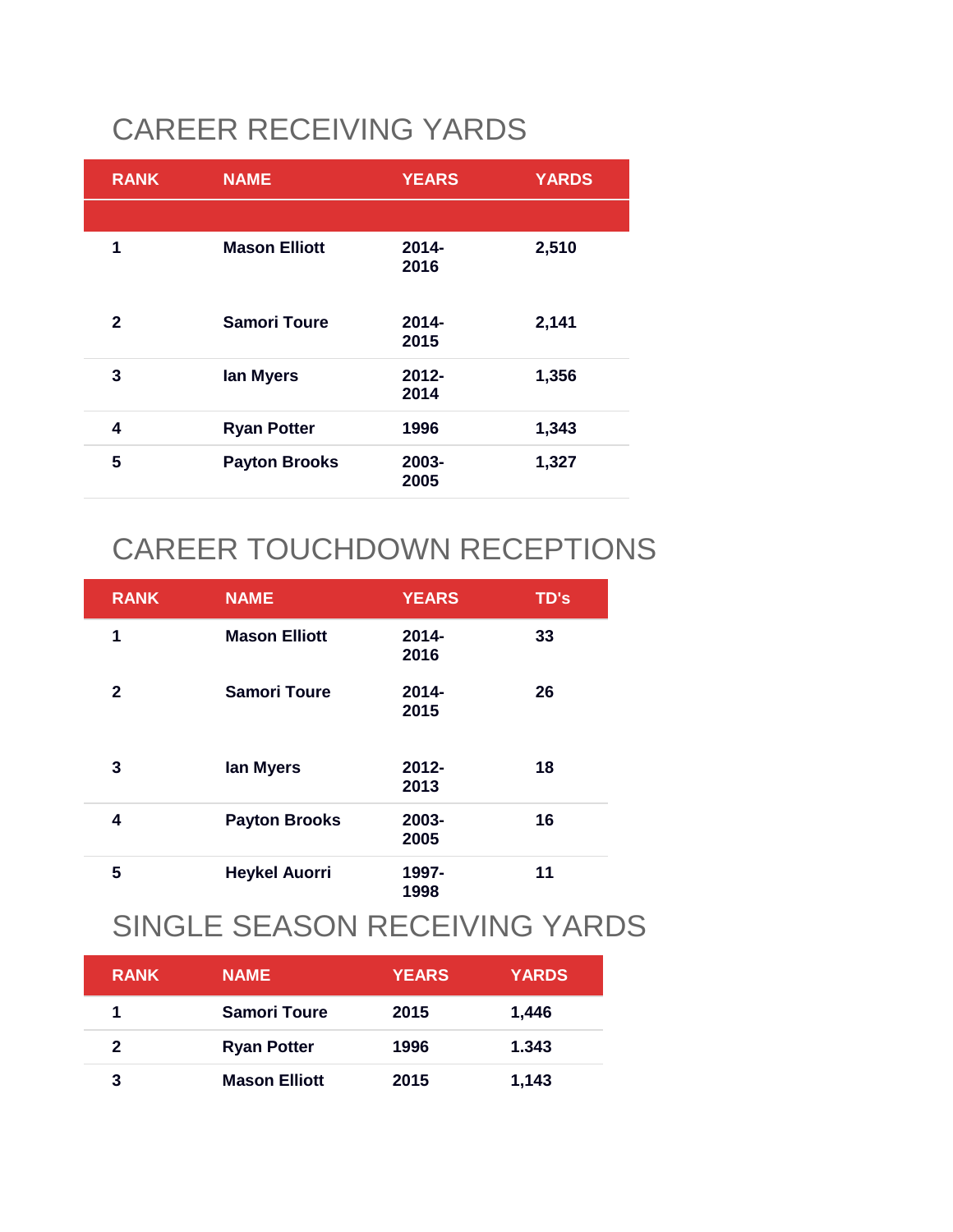| <b>RANK</b> | <b>NAME</b>          | <b>YEARS</b> | <b>YARDS</b> |
|-------------|----------------------|--------------|--------------|
|             | lan Myers            | 2014         | 933          |
| 5           | <b>Mason Elliott</b> | 2016         | 881          |

# CAREER AVERAGE YARDS PER CATCH

| <b>RANK</b>  | <b>NAME</b>           | <b>YEARS</b>     | <b>AVG</b> |
|--------------|-----------------------|------------------|------------|
| 1            | <b>Bill Wright</b>    | 1994-<br>1996    | 21.9       |
| $\mathbf{2}$ | <b>Samori Toure</b>   | $2013 -$<br>2014 | 21.1       |
| 3            | <b>Andrew Jones</b>   | 2004-<br>2006    | 19.9       |
| 4            | <b>Robert Casteel</b> | 2008             | 19.8       |
|              | <b>Spencer Arns</b>   | 2005-<br>2007    | 19.8       |

#### SINGLE GAME RECEPTIONS

| <b>RANK</b> | <b>NAME</b>            | <b>CONTEST</b>          | <b>CATCHES</b> |
|-------------|------------------------|-------------------------|----------------|
| 1           | Samori<br><b>Toure</b> | vs Beaverton,<br>2015   | 13             |
|             | <b>Mason Elliott</b>   | vs. Aloha, 2015         | 13             |
|             | <b>Mason Elliott</b>   | vs. Southridge,<br>2016 | 13             |
| 4           | Samori<br>Toure        | vs. Sunset 2015         | 12             |

| 5 | lan Myers          | vs. Lakeridge,<br>2014    | 11 |
|---|--------------------|---------------------------|----|
|   | <b>Ryan Potter</b> | vs. South Albany,<br>1996 | 11 |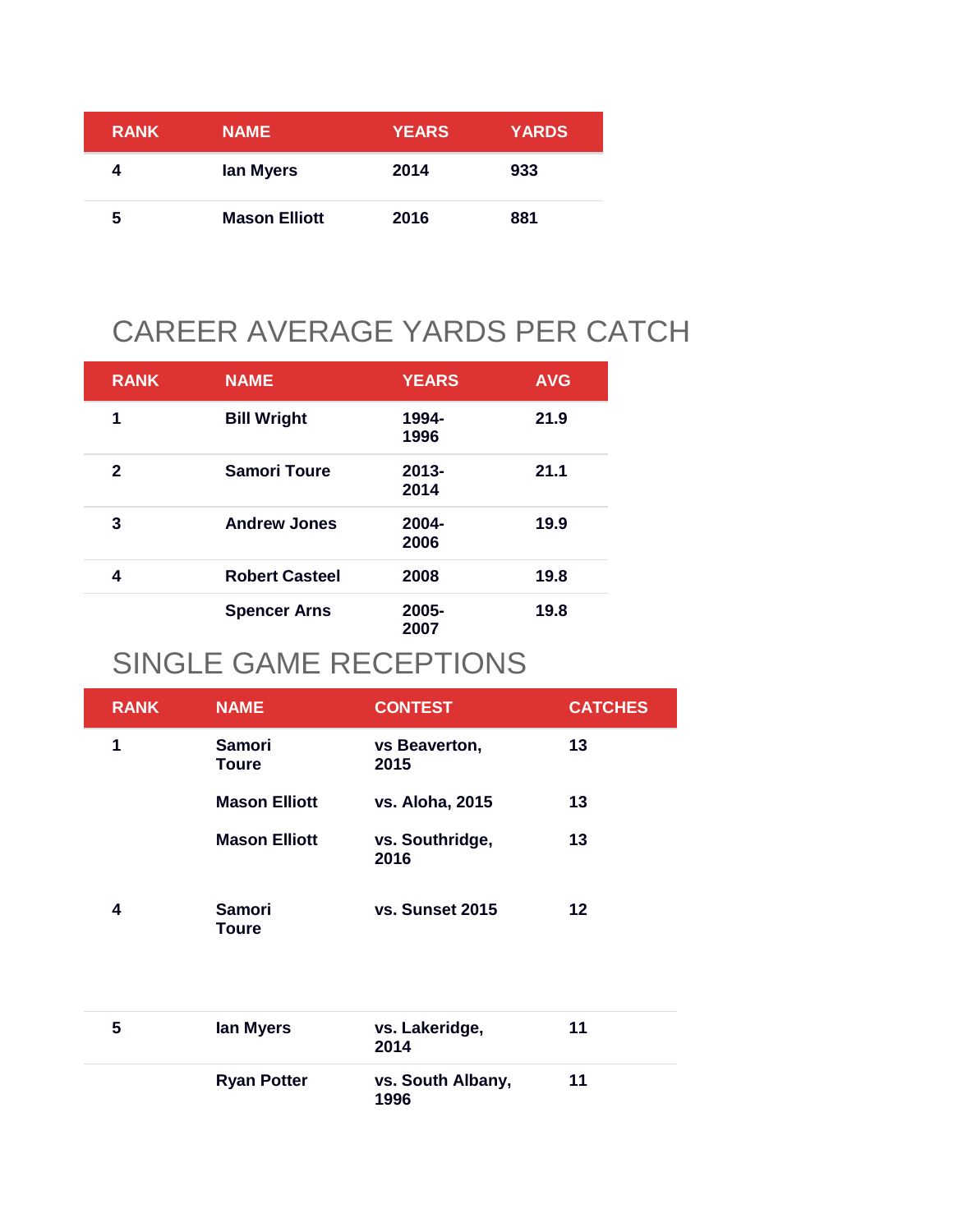| <b>RANK</b> | <b>NAME</b>              | <b>CONTEST</b>                | <b>CATCHES</b> |
|-------------|--------------------------|-------------------------------|----------------|
|             | <b>Brian</b><br>Wagner   | vs. Southridge,<br>2001       | 11             |
|             | <b>Brad Fritzke</b>      | vs. Jesuit, 2000              | 11             |
|             | <b>Kyle</b><br>Henderson | vs. Central<br>Catholic, 2011 | 11             |

## CAREER RECEPTIONS

| <b>RANK</b>  | <b>NAME</b>                   | <b>YEARS</b>     | <b>RECEPTIONS</b> |  |
|--------------|-------------------------------|------------------|-------------------|--|
| 1            | <b>Mason</b><br><b>Elliot</b> | 2014-<br>2016    | 179               |  |
| $\mathbf{2}$ | <b>Samori</b><br><b>Toure</b> | 2013-<br>2015    | 118               |  |
| 3            | lan<br><b>Myers</b>           | $2012 -$<br>2014 | 87                |  |
| 4            | Ryan<br><b>Potter</b>         | 1996             | 79                |  |
| 5            | <b>Alex</b><br>Carey          | 2009-<br>2010    | 70                |  |

## SINGLE SEASON TOUCHDOWN RECEPTIONS

| <b>RANK</b> | <b>NAME</b>          | <b>YEARS</b> | <b>RECEPTIONS</b> |
|-------------|----------------------|--------------|-------------------|
|             | <b>Samori Toure</b>  | 2015         | 16                |
| 2           | <b>Mason Elliott</b> | 2016         | 14                |
| 3           | lan Myers            | 2014         | 13                |
|             | <b>Heykel Auorri</b> | 1998         | 11                |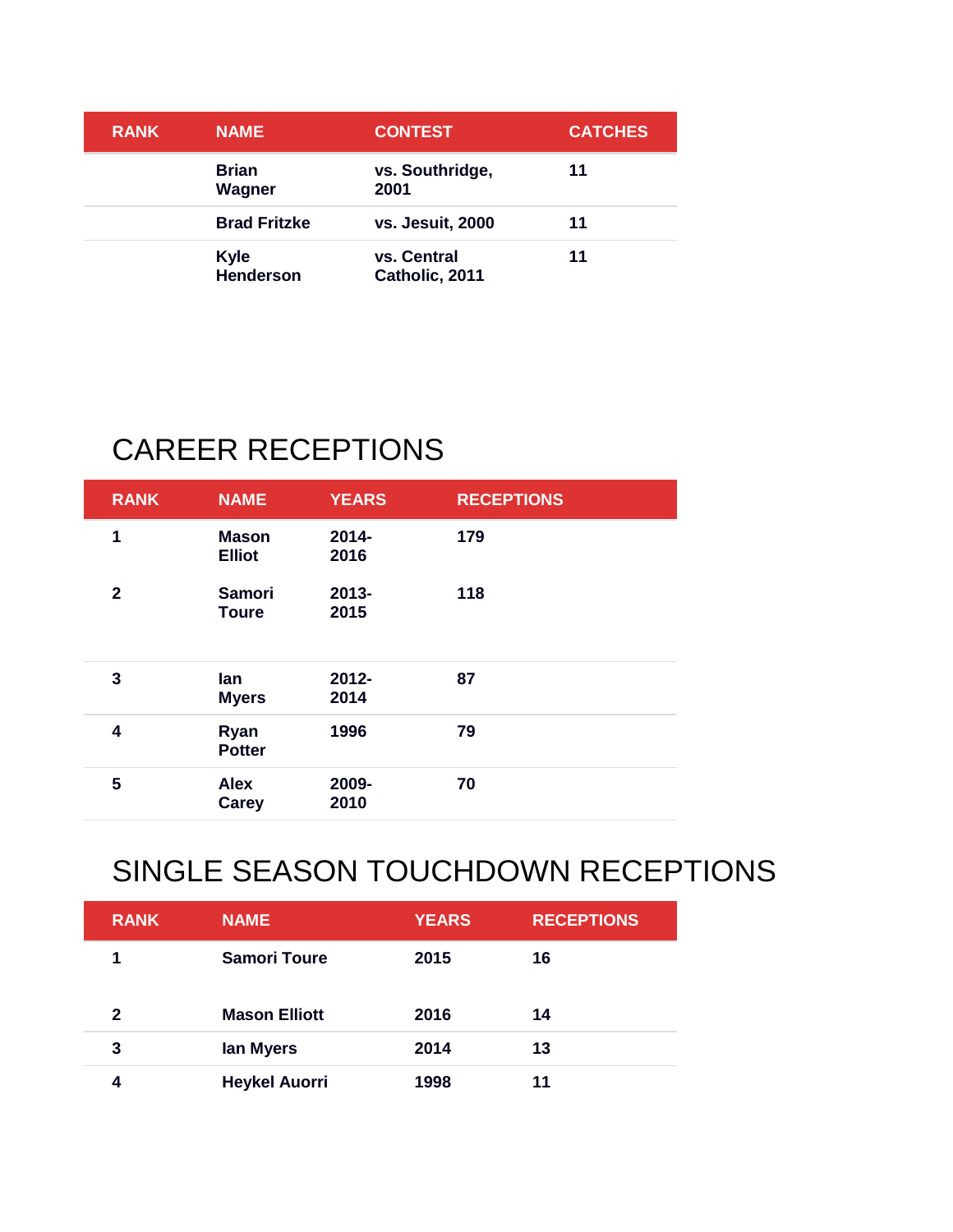| <b>RANK</b> | <b>NAME</b>          | <b>YEARS</b> | <b>RECEPTIONS</b> |
|-------------|----------------------|--------------|-------------------|
|             | <b>Mason Elliott</b> | 2015         | -11               |

## SINGLE SEASON RECEPTIONS

| <b>RANK</b> | <b>NAME</b>          | <b>YEARS</b> | <b>RECEPTIONS</b> |
|-------------|----------------------|--------------|-------------------|
| 1           | <b>Samori Toure</b>  | 2015         | 85                |
|             | <b>Mason Elliott</b> | 2015         | 85                |
| 3           | <b>Ryan Potter</b>   | 1996         | 79                |
| 4           | <b>Mason Elliott</b> | 2016         | 59                |
| 5           | <b>Heykel Auorri</b> | 1998         | 52                |

## SINGLE GAME RECEIVING YARDS

| <b>RANK</b>  | <b>NAME</b>                   | <b>CONTEST</b>            | <b>YARDS</b> |
|--------------|-------------------------------|---------------------------|--------------|
| 1            | <b>Samori</b><br><b>Toure</b> | vs. Aloha, 2015           | 260          |
| $\mathbf{2}$ | Samori<br><b>Toure</b>        | vs. Lakeridge, 2014       | 241          |
| 3            | <b>Samori</b><br><b>Toure</b> | <b>vs. Sunset, 2015</b>   | 213          |
| 4            | <b>Ryan Potter</b>            | <b>vs. Dallas, 1996</b>   | 212          |
| 5            | <b>Ryan Potter</b>            | vs. South Albany,<br>1996 | 207          |